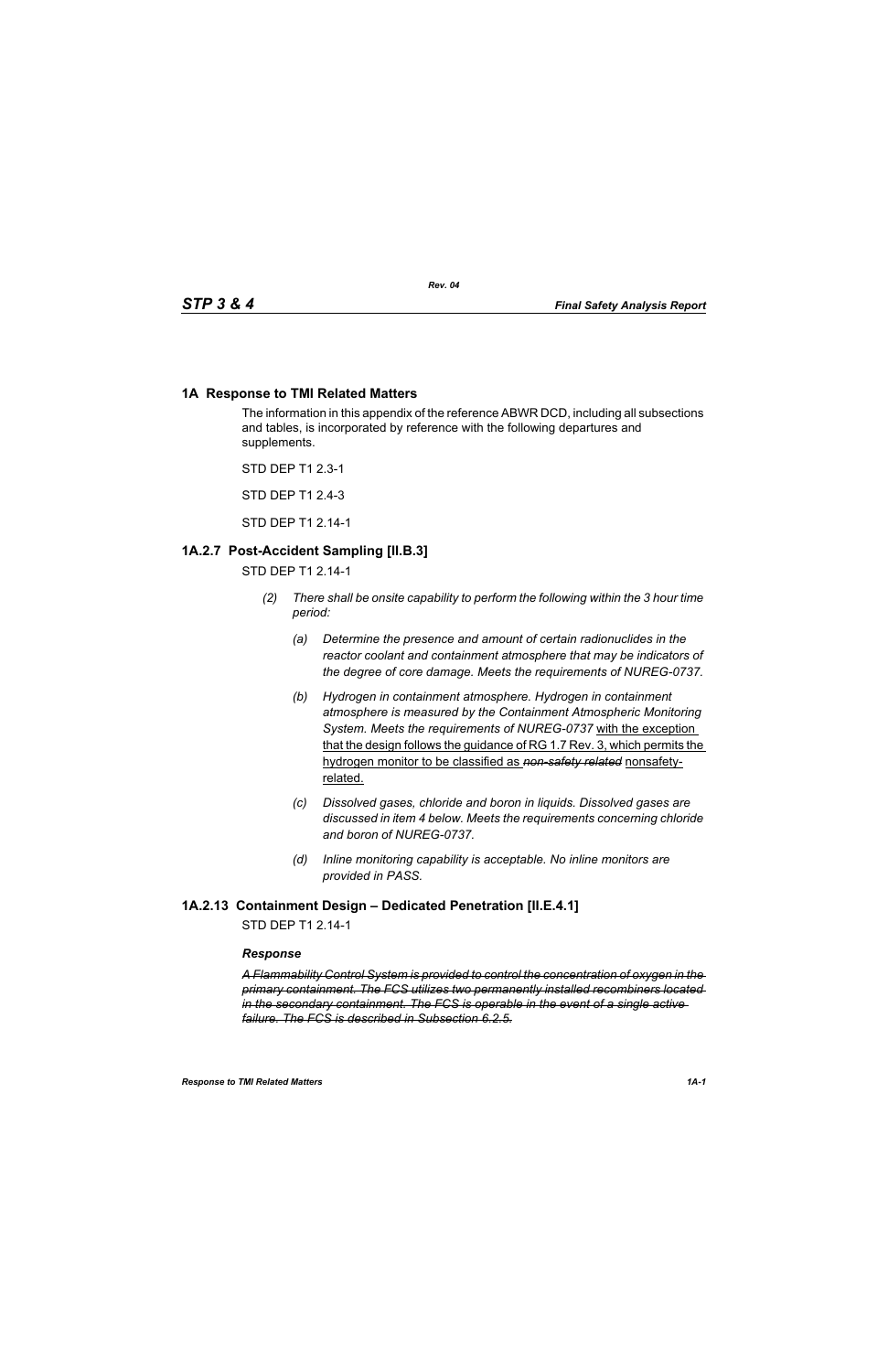The Flammability Control System, including the recombiners, has been deleted from the ABWR design as described in Subsection 6.2.5. Accordingly, no penetrations are required for the recombiners.

# **1A.2.17 Instruments for Monitoring Accident Conditions [II.F-3]**

STD DEP T1 2.14-1

### *Response*

*The ABWR Standard Plant is designed in accordance with Regulatory Guide 1.97,* Rev. 3. *A detailed assessment of the Regulatory Guide, including the list of instruments, is found in Section 7.5*. The hydrogen and oxygen monitors are declassified to nonsafety-related, as permitted by Regulatory Guide 1.7, Rev. 3.

### <span id="page-1-0"></span>**1A.2.23 Modify Break-Detection Logic to Prevent Spurious Isolation of HPCI and RCIC Systems [II.K.3(15)]**

STD DEP T1 2.4-3

### *Response*

*The ABWR design utilizes the motor-driven HPCF System rather than the turbinedriven HPCI System for high pressure inventory maintenance. Therefore, this position is only applicable to the turbine-driven RCIC System.*

The STP ABWR design for the RCIC System utilizes a flow control system that is an integral part of the pump and turbine. Pump discharge passes through a venturi. The pressure differential between the venturi inlet and throat work together with a balance piston and spring to control the steam flow to the turbine, which in turn adjusts the pump speed and flow.

This is an improvement relative to existing BWR plant designs in which flow control is performed external to the pump and turbine, where flow is measured in a flow element and evaluated in a flow controller to generate an electrical signal to an electro-hydraulic flow control valve to signal a servo to adjust the position of the control valve.

*See Subsection 1A.3.8 for COL license information requirements.*

# **1A.2.34 Primary Coolant Sources Outside Containment Structure [III.D.1.1(1)]**

STD DEP T1 2.14-1

### *Response*

*Leak reduction measures of the ABWR Standard Plant include a number of barriers to containment leakage in the closed systems outside the containment. These closed systems include:*

- *(1) Residual Heat Removal (8) Post-Accident Sampling*
	-
- *(2) High Pressure Core Flooder Monitoring (9) Process Sampling*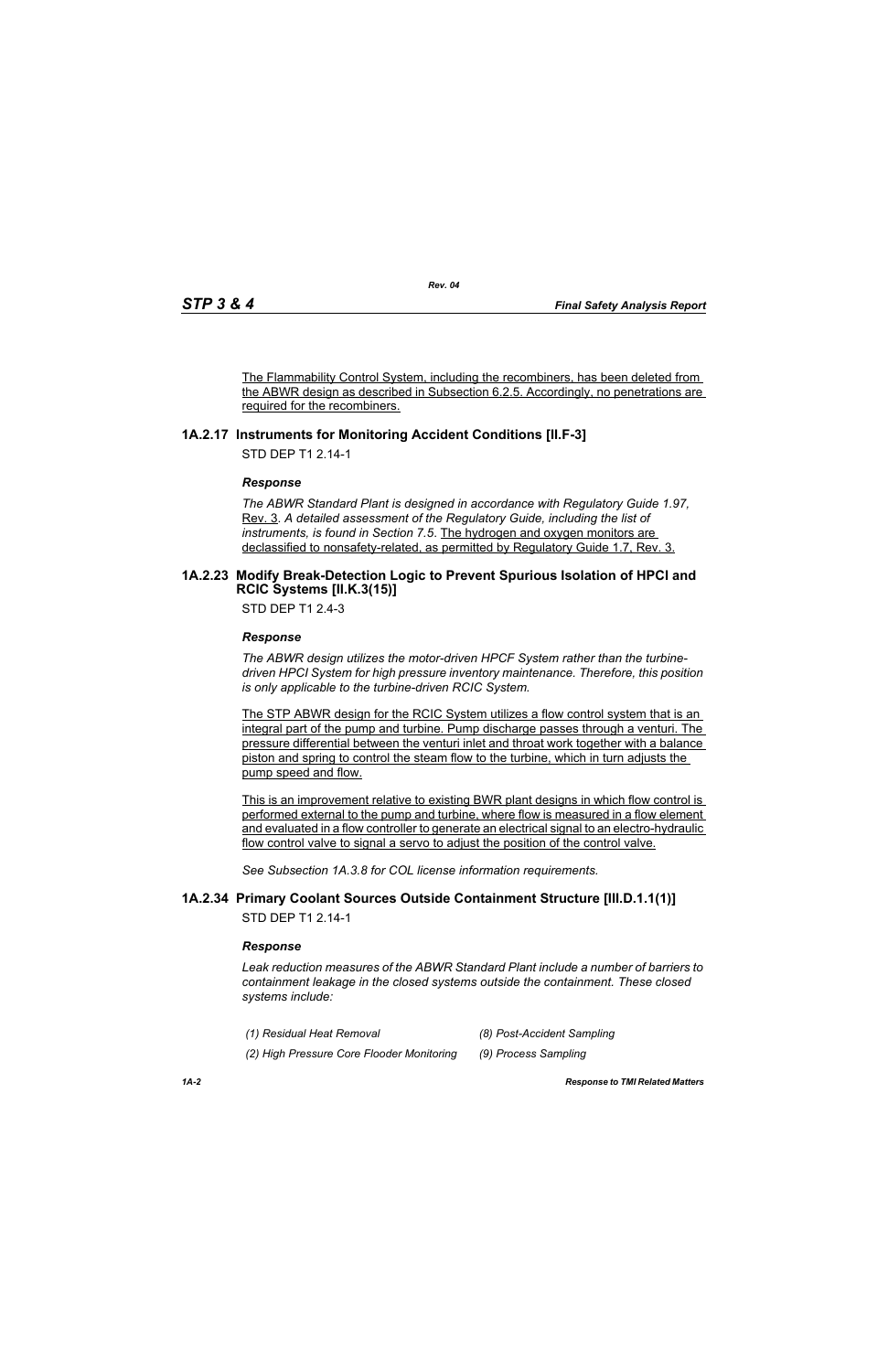- 
- 
- *(5) Suppression Pool Cleanup (12) Hydrogen Recombiner*
- 
- *(7) Fuel Pool Cooling and Cleanup*
- *(3) Low Pressure Core Flooder (10) Containment Atmospheric Monitoring*
- *(4) Reactor Core Isolation Cooling (11) Fission Product Monitor (Part of LDS)*
	-
- *(6) Reactor Water Cleanup (12) Standby Gas Treatment*

### STD DEP T1 2.3-1

*Leakage within and outside the primary containment are continuously monitored by the Leak Detection and Isolation System (LDS) for breach in the integrity of the containment. Upon detection of a leakage parameter, the LDS will automatically initiate the necessary control functions to isolate the source of the break and alerts the operator for corrective action. The MSL tunnel area is monitored for high radiation levels and for high ambient temperatures that are indicative of steam leakage. The Turbine Building is also monitored for high area ambient temperatures for MSL leakage. The resulting action causes isolation of the MSIVs and subsequent shutdown of the reactor.*

# **1A.3 COL License Information**

# **1A.3.1 Emergency Procedures and Emergency Procedures Training Program**

The information in this subsection of the reference ABWR DCD is replaced in its entirety with the following site-specific supplemental information, which addresses COL License Information Item 1.5.

Emergency procedures based on the emergency procedures guidelines will be developed and implemented prior to fuel loading (Subsection 1A.2.1). The Emergency procedures will be developed consistent with the plant operating procedure development plan in Section 13.5. (COM 1A-1)

Emergency Procedures Training is included in the operations training program discussed in Section 13.2.

### **1A.3.2 Review and Modify Procedures for Removing Safety-Related Systems from Service**

The information in this subsection of the reference ABWR DCD is incorporated by reference with the following site-specific supplement, which addresses COL License Information Item 1.6.

Administrative procedures will be developed by the licensee prior to fuel load directing that approval be required for the performance of surveillance tests and maintenance for safety- related systems, including equipment removal from service and return to service to assure the operability status is known. These procedures will be developed consistent with the plant operating procedure development plan in Section 13.5. (COM 1A-2)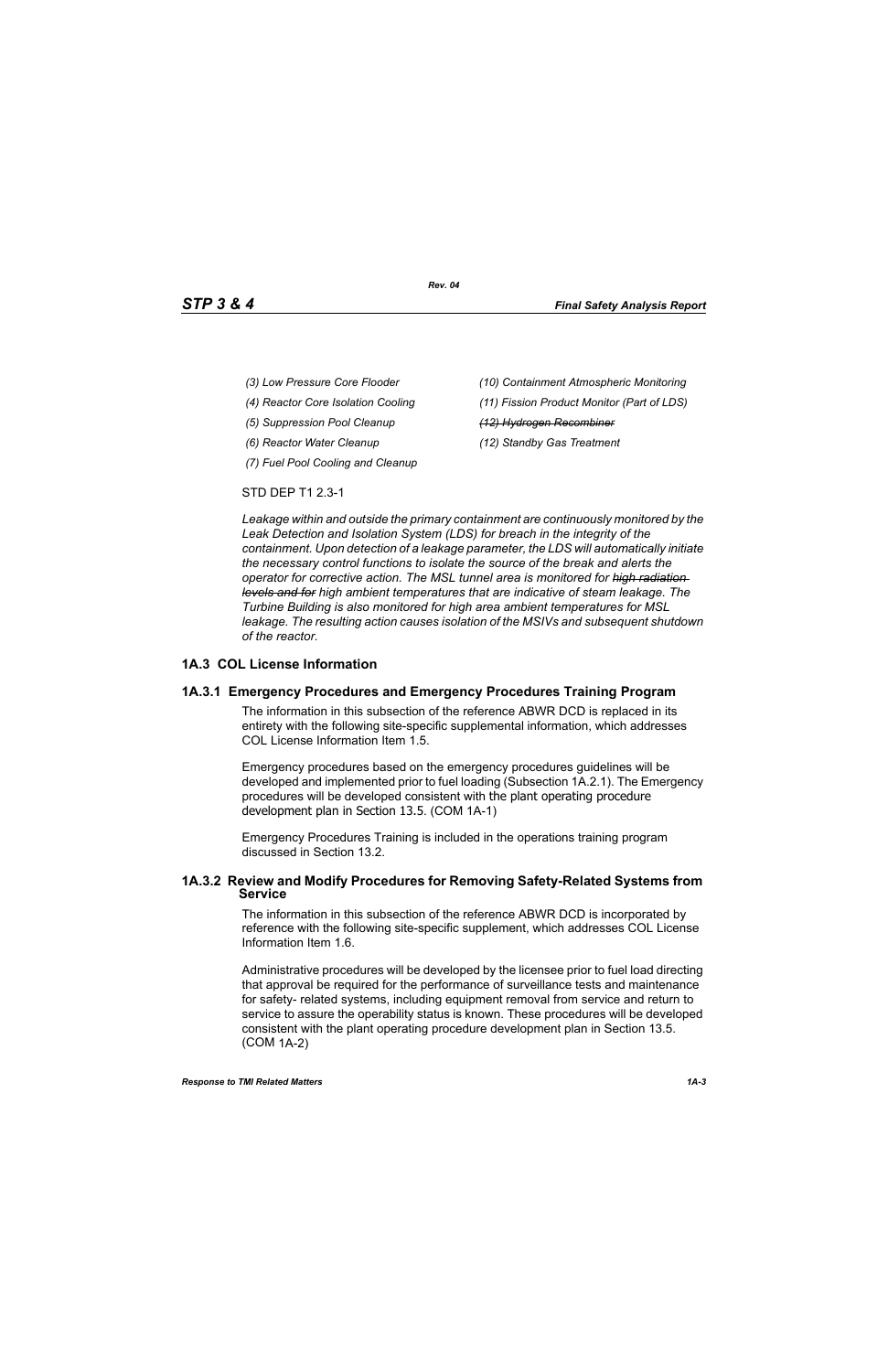# **1A.3.3 In-Plant Radiation Monitoring**

The information in this subsection of the reference ABWR DCD is incorporated by reference with the following site-specific supplement, which addresses COL License Information Item 1.7.

Equipment, training, and procedures necessary to accurately determine the presence of airborne radioiodine in areas within the plant where plant personnel may be present during an accident will be developed prior to fuel loading, consistent with Section 13.5. The equipment will be specified and the training and procedures developed consistent with FSAR Section 12.3, Radiation Protection Design Features. (COM 1A-3)

### **1A.3.4 Reporting Failures of Reactor System Relief Valves**

The information in this subsection of the reference ABWR DCD is incorporated by reference with the following site-specific supplement, which addresses COL License Information Item 1.8.

Administrative procedures will be developed by the licensee prior to fuel load directing that failures of reactor system relief valves be reported in the licensee's annual report to the NRC. These procedures will be developed consistent with the plant operating procedure development plan in Section 13.5. (COM 1A-4)

### **1A.3.5 Report on ECCS Outages**

The information in this subsection of the reference ABWR DCD is incorporated by reference with the following site-specific supplement, which addresses COL License Information Item 1.9.

Administrative procedures will be developed by the licensee prior to fuel load directing that instances of ECCS unavailability because of component failure, maintenance outage (both forced or planned), or testing, shall be collected and be reported to the NRC annually. Such reports may consist of the performance indicator report for mitigating systems periodically provided to the NRC as part of the Reactor Oversight Process. These procedures will be developed consistent with the plant operating procedure development plan in Section 13.5. (COM 1A-5)

### **1A.3.6 Procedure for Reactor Venting**

The information in this subsection of the reference ABWR DCD is incorporated by reference with the following site-specific supplement, which addresses COL License Information Item 1.10.

Emergency Procedure Guidelines (EPGs) have been written for the ABWR which are applicable to STP 3 & 4. The ABWR EPGs are contained in Appendix 18A. These EPGs are developed based upon the U.S. BWR Owner's Group Emergency Procedure Guidelines, Revision 4, which have been approved by the NRC.